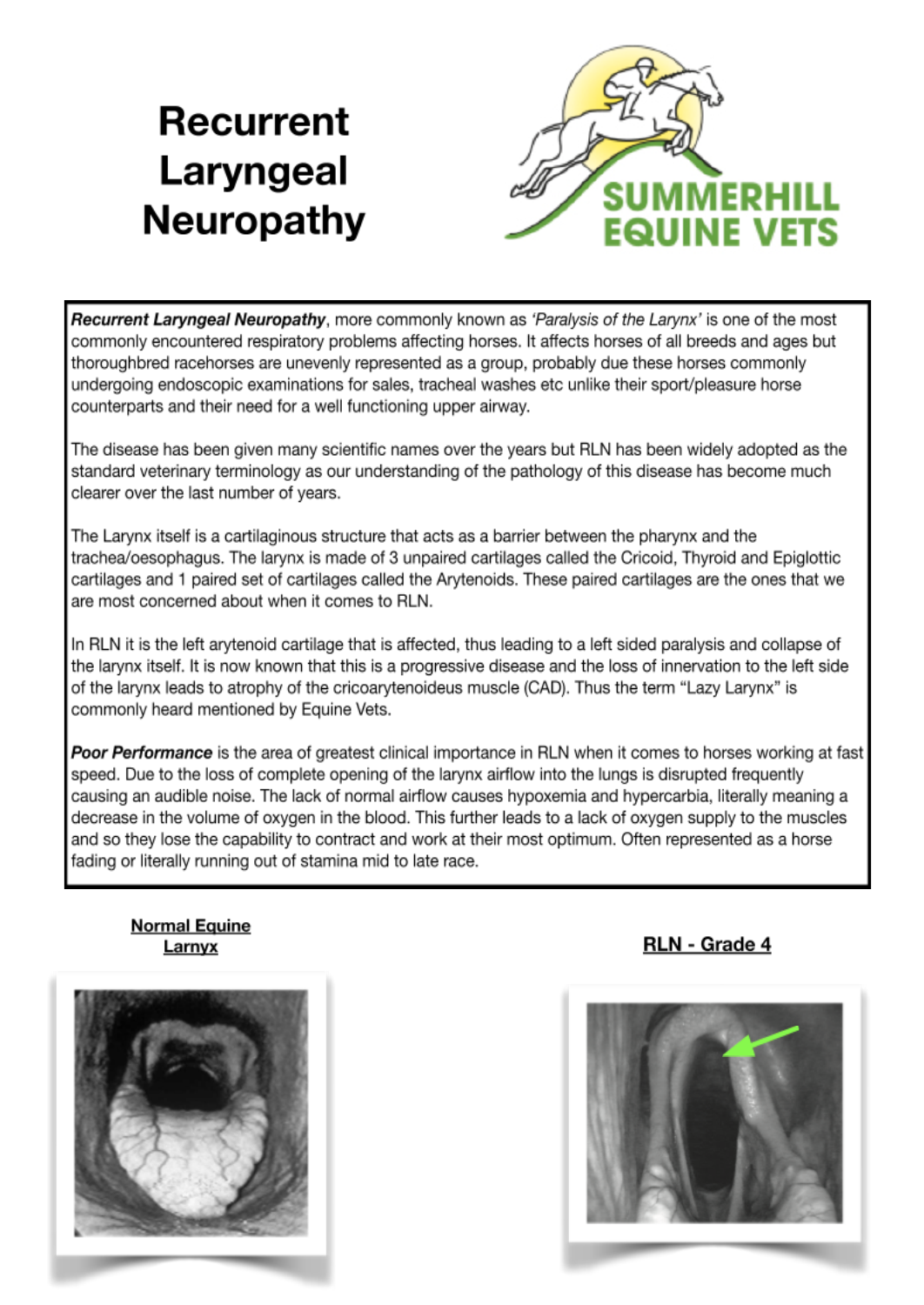## **Diagnosis of RLN**

**Sound** - Most of us are aware of the term "making a noise", and yes simply listening to a horse being exercised is our first tool in the diagnosis of upper airway disease specifically RLN. The noise associated with RLN is commonly described as "Roaring" which we can further define as a non-vibratory, single tone whistle.

Palpation of the Larynx - As we already know (RLN) leads to atrophy - ie a decrease in the size of the CAD muscle of the larynx causing a percutaneous prominence (a firm protrusion) which can be felt in more severe cases of RLN. Detection by palpation is not easy and we must compare the left and right sides for a more accurate picture.

Resting Endoscopic Examination - This was once the gold standard for the diagnosis of RLN and is still one of the best methods for diagnosing neuropathy of the arytenoid cartilage and RLN. We find a quiet resting scope quides us well wrt which "wind" operation to do when and with the resting videoscope the images can be sent to equine respiratory surgeons for their opinion.

Dynamic Endoscopic Examination - The supposed gold standard is now using what is often called an 'overground scope', which is basically a normal endoscope like the one used in resting exams bar the fact it can be secured to a special head collar and the movement of the larynx can be appreciated and recorded for further diagnosis after the fact. This method also allows us to the see how the arytenoids and the rest of the larynx act when the horse is being exercised at full speed for the discipline at which that it usually competes. The problem being for racehorses replicating race conditions at home is not safe or possible. Hence many horses normal on the overground will still benefit from a wind op. We find it most useful for horses that make a noise at home but have a normal resting scope.

| Grade        | <b>Description</b>                                                                                                                                                      | Subgrade     | <b>Description</b>                                                                                                                                                                                                                                                                          |
|--------------|-------------------------------------------------------------------------------------------------------------------------------------------------------------------------|--------------|---------------------------------------------------------------------------------------------------------------------------------------------------------------------------------------------------------------------------------------------------------------------------------------------|
|              | All arytenoid cartilage movements are<br>synchronous and symmetrical, and<br>full arytenoid cartilage abduction can<br>be achieved and maintained.                      |              |                                                                                                                                                                                                                                                                                             |
| $\mathbf{I}$ | Arytenoid cartilage movements are<br>asynchronous and/or larynx is<br>asymmetric at times, but full arytenoid<br>cartilage abduction can be achieved<br>and maintained. | $\mathsf{A}$ | Transient asynchrony, flutter, or delayed movements are<br>seen.                                                                                                                                                                                                                            |
|              |                                                                                                                                                                         | B            | There is asymmetry of the rima glottidis much of the time<br>owing to reduced mobility of the affected arytenoid<br>cartilage and vocal fold, but there are occasions,<br>typically after swallowing or nasal occlusion, when full<br>symmetrical abduction is achieved and maintained.     |
| III          | Arytenoid cartilage movements are<br>asynchronous and/or asymmetric. Full<br>arytenoid cartilage abduction cannot<br>be achieved and maintained.                        | $\mathbf{A}$ | There is asymmetry of the rima glottidis much of the time<br>owing to reduced mobility of the affected arytenoid<br>cartilage and vocal fold, but there are occasions,<br>typically after swallowing or nasal occlusion, when full<br>symmetrical abduction is achieved but not maintained. |
|              |                                                                                                                                                                         | B            | There is obvious arytenoid abductor muscle deficit and<br>arytenoid cartilage asymmetry. Full abduction is never<br>achieved.                                                                                                                                                               |
|              |                                                                                                                                                                         | $\mathsf{C}$ | There is marked but not total arytenoid abductor muscle<br>deficit and arytenoid cartilage asymmetry with little<br>arytenoid cartilage movement. Full abduction is never<br>achieved.                                                                                                      |
| IV           | Complete immobility of the arytenoid<br>cartilage and vocal fold.                                                                                                       |              |                                                                                                                                                                                                                                                                                             |

# **Grading of RLN**